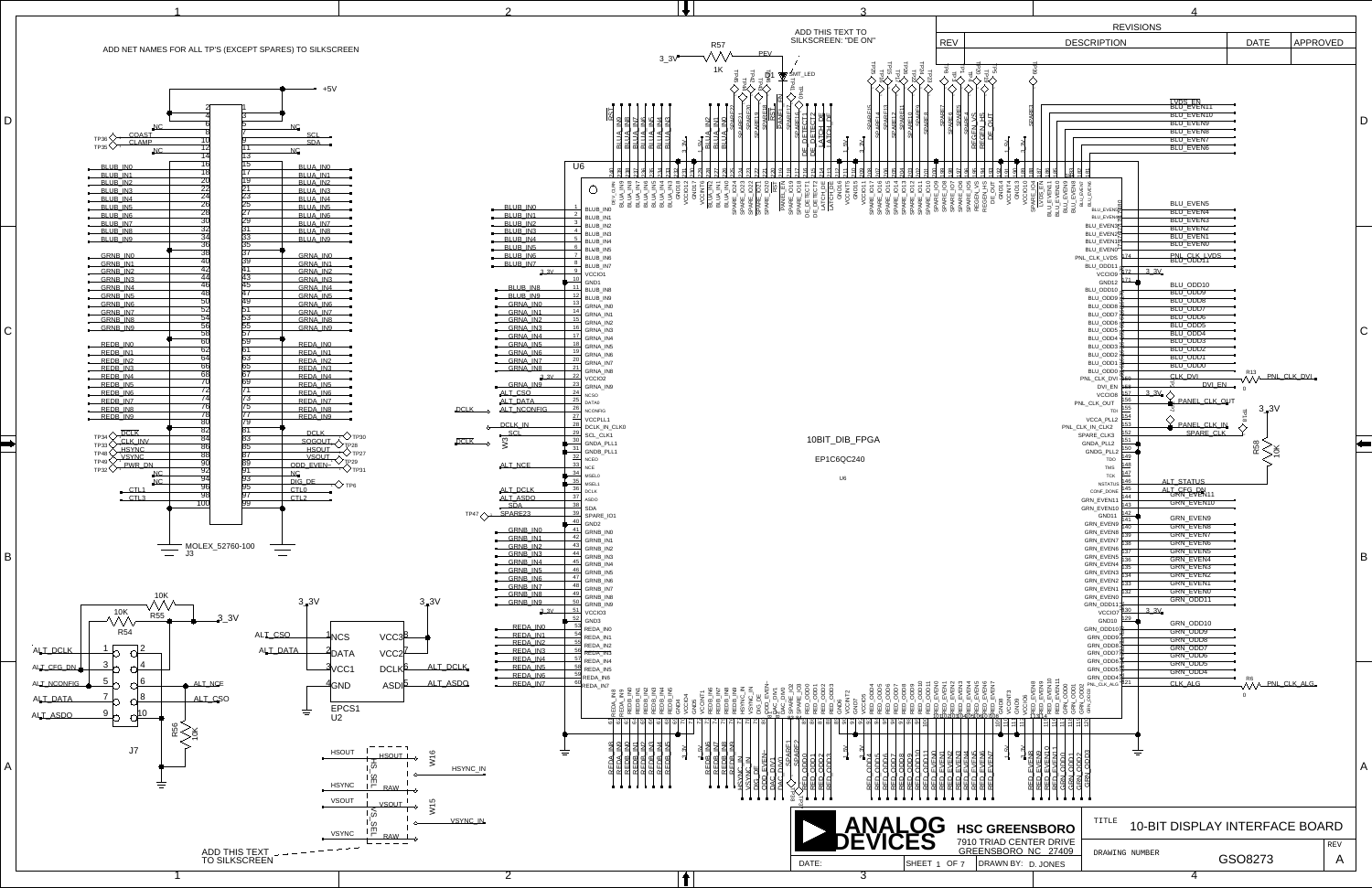<span id="page-1-94"></span>

<span id="page-1-112"></span><span id="page-1-111"></span><span id="page-1-31"></span><span id="page-1-30"></span><span id="page-1-29"></span><span id="page-1-28"></span><span id="page-1-27"></span><span id="page-1-11"></span><span id="page-1-6"></span>B

<span id="page-1-119"></span><span id="page-1-118"></span><span id="page-1-114"></span><span id="page-1-113"></span><span id="page-1-64"></span><span id="page-1-38"></span><span id="page-1-36"></span><span id="page-1-35"></span><span id="page-1-33"></span><span id="page-1-32"></span><span id="page-1-24"></span><span id="page-1-9"></span> $\left|\blacklozenge\right|$ 

<span id="page-1-121"></span><span id="page-1-120"></span><span id="page-1-117"></span><span id="page-1-93"></span><span id="page-1-92"></span><span id="page-1-75"></span><span id="page-1-74"></span><span id="page-1-73"></span><span id="page-1-71"></span><span id="page-1-68"></span><span id="page-1-65"></span><span id="page-1-52"></span><span id="page-1-49"></span><span id="page-1-48"></span><span id="page-1-46"></span><span id="page-1-44"></span><span id="page-1-42"></span><span id="page-1-40"></span><span id="page-1-37"></span><span id="page-1-4"></span><span id="page-1-3"></span> $\mathsf{C}$ 

<span id="page-1-72"></span><span id="page-1-66"></span><span id="page-1-50"></span><span id="page-1-41"></span><span id="page-1-25"></span><span id="page-1-10"></span><span id="page-1-5"></span>D

<span id="page-1-39"></span>

<span id="page-1-23"></span>

<span id="page-1-8"></span><span id="page-1-2"></span>

<span id="page-1-69"></span><span id="page-1-1"></span>

<span id="page-1-101"></span><span id="page-1-83"></span><span id="page-1-81"></span><span id="page-1-80"></span><span id="page-1-67"></span><span id="page-1-63"></span><span id="page-1-62"></span><span id="page-1-61"></span><span id="page-1-60"></span><span id="page-1-59"></span><span id="page-1-58"></span><span id="page-1-57"></span><span id="page-1-56"></span><span id="page-1-55"></span><span id="page-1-51"></span><span id="page-1-45"></span><span id="page-1-0"></span>

<span id="page-1-116"></span><span id="page-1-115"></span><span id="page-1-109"></span><span id="page-1-91"></span><span id="page-1-89"></span><span id="page-1-88"></span><span id="page-1-87"></span><span id="page-1-86"></span><span id="page-1-85"></span><span id="page-1-84"></span><span id="page-1-79"></span><span id="page-1-78"></span><span id="page-1-77"></span><span id="page-1-76"></span><span id="page-1-54"></span><span id="page-1-7"></span>

<span id="page-1-26"></span>

<span id="page-1-110"></span><span id="page-1-108"></span><span id="page-1-107"></span><span id="page-1-106"></span><span id="page-1-105"></span><span id="page-1-104"></span><span id="page-1-103"></span><span id="page-1-102"></span><span id="page-1-100"></span><span id="page-1-99"></span><span id="page-1-98"></span><span id="page-1-97"></span><span id="page-1-96"></span><span id="page-1-95"></span><span id="page-1-90"></span><span id="page-1-82"></span><span id="page-1-70"></span><span id="page-1-53"></span><span id="page-1-47"></span><span id="page-1-43"></span><span id="page-1-34"></span><span id="page-1-22"></span><span id="page-1-21"></span><span id="page-1-20"></span><span id="page-1-19"></span><span id="page-1-18"></span><span id="page-1-17"></span><span id="page-1-16"></span><span id="page-1-15"></span><span id="page-1-14"></span><span id="page-1-13"></span><span id="page-1-12"></span>

|                                                                |                                                          |                                        |                                        |                                |                                                              | <b>REVISIONS</b>                                    |                |          |  |
|----------------------------------------------------------------|----------------------------------------------------------|----------------------------------------|----------------------------------------|--------------------------------|--------------------------------------------------------------|-----------------------------------------------------|----------------|----------|--|
|                                                                |                                                          |                                        |                                        | <b>REV</b>                     |                                                              | <b>DESCRIPTION</b>                                  | <b>DATE</b>    | APPROVED |  |
|                                                                |                                                          |                                        |                                        |                                |                                                              |                                                     |                |          |  |
| BLU_EVEN11<br>BLU_B11                                          | BLU_ODD11<br>BLU_A11<br>w.                               | PLACE MOUNTING HOLES IN                |                                        |                                |                                                              |                                                     |                |          |  |
| BLU_EVEN10<br>BLU_B10                                          | BLU_ODD10<br>BLU_A10                                     | EACH CORNER OF THE PCB                 |                                        |                                |                                                              |                                                     |                |          |  |
| BLU_EVEN9<br>BLU_B9                                            | BLU_ODD9<br>BLU_A9                                       |                                        |                                        |                                |                                                              |                                                     |                |          |  |
| BLU_EVEN8<br>BLU_B8                                            | BLU_ODD8<br>BLU_A8                                       |                                        |                                        |                                |                                                              |                                                     |                |          |  |
| RA1 22                                                         | RA3 22                                                   |                                        |                                        |                                |                                                              |                                                     |                |          |  |
|                                                                |                                                          |                                        |                                        |                                |                                                              |                                                     |                |          |  |
| RA <sub>2</sub><br>BLU_EVEN7<br>BLU_B7                         | RA4<br>BLU_ODD7<br>BLU_A7<br>16                          |                                        |                                        |                                |                                                              |                                                     |                |          |  |
| $\Lambda\Lambda\Lambda$<br>BLU_EVEN6<br>BLU_B6                 | $\wedge\wedge\wedge$<br>$BLU$ _ODD6<br>BLU_A6<br>15      |                                        |                                        |                                |                                                              |                                                     |                |          |  |
| ヘヘヘ<br>BLU_EVEN5<br>BLU_B5<br>3                                | BLU_ODD5<br>BLU_A5<br>14                                 |                                        |                                        |                                |                                                              |                                                     |                |          |  |
| ヘヘヘ<br>BLU_EVEN4<br>BLU_B4                                     | $\wedge\!\wedge\!\wedge$<br>BLU_ODD4<br>BLU_A4<br>13.    |                                        |                                        |                                |                                                              |                                                     |                |          |  |
| ヽ∧∧<br>BLU_EVEN3<br>BLU_B3<br>-5                               | BLU_ODD3<br>BLU_A3                                       |                                        |                                        |                                |                                                              |                                                     |                |          |  |
| $\land\land\land$<br>BLU_EVEN2<br>BLU_B2<br>6                  | BLU_ODD2<br>BLU_A2                                       |                                        |                                        |                                |                                                              |                                                     |                |          |  |
| ヽ∧∧<br>BLU_EVEN1<br>BLU_B1                                     | BLU_ODD1<br>BLU_A1<br>10.                                | THE CLOCK DELAY CIRCUIT SHOWN          |                                        |                                |                                                              |                                                     |                |          |  |
| BLU_EVEN0<br>BLU_B0<br>-8                                      | BLU_ODD0<br>BLU_A0<br>9                                  |                                        |                                        |                                |                                                              |                                                     |                |          |  |
|                                                                |                                                          | HERE IS A STUFFING OPT.                |                                        |                                |                                                              |                                                     |                |          |  |
| 22                                                             | 22                                                       |                                        |                                        |                                |                                                              |                                                     |                |          |  |
| RA5                                                            | RA6                                                      |                                        |                                        |                                |                                                              |                                                     |                |          |  |
| GRN_EVEN11 1<br>GRN_B11<br>$\wedge\wedge\wedge$                | GRN_EVEN3<br>GRN_B3<br>МV                                |                                        | PLACE U10 AS CLOSE AS POSSIBLE TO U6   |                                |                                                              |                                                     |                |          |  |
| GRN_EVEN10 2<br>GRN_B10                                        | GRN_EVEN2<br>GRN_B2<br>- 2<br>15                         | KEEP THESE TRACES AS SHORT AS POSSIBLE |                                        | 3D7110                         |                                                              |                                                     |                |          |  |
| GRN_EVEN9<br>GRN_B9<br>3<br>ヘヘヘ                                | GRN_EVEN1<br>GRN_B1<br>- 3<br>14<br>$\wedge\wedge\wedge$ |                                        |                                        | OUT1 <sup>13</sup>             | $_{\mathrm{OUT1}}$                                           |                                                     |                |          |  |
| GRN_EVEN8<br>GRN_B8<br>-4<br>ヘヘヘ                               | GRN_EVEN0<br>GRN_B0<br>-4<br><b>WV</b>                   |                                        |                                        | OUT2 <sup>5</sup>              | ↓ W24<br>$-$ OUT2 $_{\odot}$ $_{\odot}$ $-$<br><b>OUT123</b> |                                                     |                |          |  |
| GRN_EVEN7<br>GRN_B7<br>-5<br>ヘヘヘ                               | GRN_ODD11 5<br>GRN_A11<br>12<br><b>WV</b>                |                                        |                                        | OUT3 <sup>12</sup>             | OUT3                                                         |                                                     |                |          |  |
| GRN_EVEN6<br>GRN_B6<br>6<br>∧∧∧                                | GRN_ODD10 6<br>GRN_A10<br>$\mathcal{N}\mathcal{N}$       |                                        | GND;7                                  | OUT4 $\mu$                     | OUT4                                                         | W23                                                 |                |          |  |
| GRN_EVEN5<br>GRN_B5<br>$\wedge\wedge\wedge$                    | GRN_ODD9<br>GRN_A9<br>10.<br><b>WV</b>                   |                                        |                                        |                                | $\sqrt{25}$<br>$OUT5^{11}$ $OUT500$ $\frac{6}{9}$ $OUT45600$ | PANEL CLK_IN_DLY                                    |                |          |  |
| GRN_EVEN4<br>GRN_B4<br>-8<br>МV                                | GRN_ODD8<br>GRN_A8<br>9<br>$\mathcal{W}$                 |                                        |                                        | OUT6 <sup>b</sup>              | OUT6                                                         |                                                     |                |          |  |
| 22                                                             | 22                                                       |                                        | 3V; 14                                 | OUT7 <sup>10</sup>             | OUT7                                                         |                                                     |                |          |  |
|                                                                |                                                          |                                        | ო                                      | OUT <sub>8</sub> <sup>b</sup>  | W22<br>$-$ OUT8 $_{\odot}$ $\sim$ OUT789                     | > 꼰<br>$\mathbb{Z}$                                 | PLACE NEAR W23 |          |  |
| RA7                                                            | RA8                                                      |                                        |                                        | OUT9 <sup>9</sup>              | OUT9                                                         |                                                     |                |          |  |
| GRN_ODD7<br>GRN_A7<br>1 <sup>1</sup><br><b>MM</b>              | RED_EVEN11<br>RED_B11<br>16.<br>w.                       |                                        |                                        | OUT <sub>10</sub> <sup>E</sup> | OUT <sub>10</sub>                                            |                                                     |                |          |  |
| GRN_A6<br>GRN_ODD6<br>∧∧∧                                      | RED_EVEN10 2<br>RED_B10<br>15                            |                                        |                                        |                                |                                                              | PANEL_CLK_IN_DLY2                                   |                |          |  |
| GRN_ODD5<br>GRN_A5<br>3<br>ヘヘハ                                 | RED_EVEN9<br>RED_B9<br>- 3<br>14<br>$\sim$               |                                        | U10                                    |                                |                                                              |                                                     |                |          |  |
| GRN_ODD4<br>GRN_A4<br>\\^                                      | RED_EVEN8<br>RED_B8<br>13.<br>МV                         |                                        |                                        |                                |                                                              |                                                     |                |          |  |
| GRN_ODD3<br>GRN_A3<br>5<br>$\wedge\wedge\wedge$                | RED_EVEN7<br>RED_B7<br>12<br>MM                          |                                        |                                        |                                |                                                              |                                                     |                |          |  |
| GRN_ODD2<br>GRN_A2<br>-6<br>W∼                                 | RED_EVEN6<br>RED_B6<br>-6<br>$\mathcal{NN}$              |                                        |                                        |                                |                                                              |                                                     |                |          |  |
| GRN_ODD1<br>GRN_A1<br>$\overline{7}$<br>$\land\land\land\quad$ | RED_EVEN5<br>RED_B5<br>10<br>WV-                         |                                        |                                        |                                |                                                              | $\log \zeta$                                        |                |          |  |
| GRN_ODD0<br>GRN_A0<br>8<br>9<br>۸Ŵ                             | RED_EVEN4<br>RED_B4<br>9<br>- 8                          |                                        |                                        |                                |                                                              |                                                     |                |          |  |
| 22                                                             | 22                                                       | ន្ថ $\gtrless$<br>PLACE NEAR U6:174    | $\circ$                                |                                |                                                              |                                                     |                |          |  |
|                                                                |                                                          |                                        |                                        |                                |                                                              |                                                     |                |          |  |
| RA9                                                            | <b>RA10</b>                                              | PNL_CLK_LVDS                           | <b>R14</b><br>$\mathcal{N}\mathcal{N}$ |                                |                                                              |                                                     | PNL_CLK_LVDS2  |          |  |
| RED_EVEN3<br>RED_B3<br>1 <sup>1</sup><br>$\wedge\wedge\wedge$  | RED_ODD7<br>RED_A7<br>16<br>$\sim$                       |                                        | $\mathbf 0$                            |                                |                                                              |                                                     |                |          |  |
| RED_EVEN2<br>RED_B2<br>2<br>\A/                                | RED_ODD6<br>RED_A6<br>15.                                |                                        |                                        |                                |                                                              |                                                     |                |          |  |
| RED_EVEN1<br>RED_B1<br>3<br>VV.                                | RED_ODD5<br>RED_A5<br>14<br>$\wedge\wedge\wedge$         |                                        |                                        |                                |                                                              |                                                     |                |          |  |
| RED_EVEN0<br>RED_B0<br>M^                                      | RED_ODD4<br>RED_A4<br>МM                                 |                                        |                                        |                                |                                                              |                                                     |                |          |  |
| RED_ODD11<br>RED_A11<br>5<br>∧∧                                | RED_ODD3<br>RED_A3<br>-5<br>12.                          |                                        |                                        |                                |                                                              |                                                     |                |          |  |
| RED_ODD10<br>RED_A10<br>6<br>ヘヘヘ                               | RED_ODD2<br>RED_A2<br>-6<br>WV.                          |                                        |                                        |                                |                                                              |                                                     |                |          |  |
| $RED$ ODD9<br>RED_A9<br>$\land\land\land$                      | $RED$ ODD1<br>RED_A1<br>10.<br>w.                        |                                        |                                        |                                |                                                              | SERIES TERMINATORS & OUTPUT CLOCK DELAY (IF NEEDED) |                |          |  |
| RED_ODD8<br>RED_A8<br>8<br>v₩                                  | RED_ODD0<br>RED_A0<br>9<br>-8<br>₩                       |                                        |                                        |                                |                                                              |                                                     |                |          |  |
| 22                                                             | 22                                                       |                                        |                                        |                                | <b>HSC GREENSBORO</b>                                        | TITLE<br>10-BIT DISPLAY INTERFACE BOARD             |                |          |  |
|                                                                |                                                          |                                        |                                        |                                | 7910 TRIAD CENTER DRIVE<br>GREENSBORO NC 27409               |                                                     |                | REV      |  |
|                                                                |                                                          |                                        | DATE:                                  |                                | SHEET 2 OF 7 DRAWN BY: D. JONES                              | DRAWING NUMBER                                      | GSO8273        | A        |  |
|                                                                |                                                          |                                        |                                        |                                |                                                              |                                                     |                |          |  |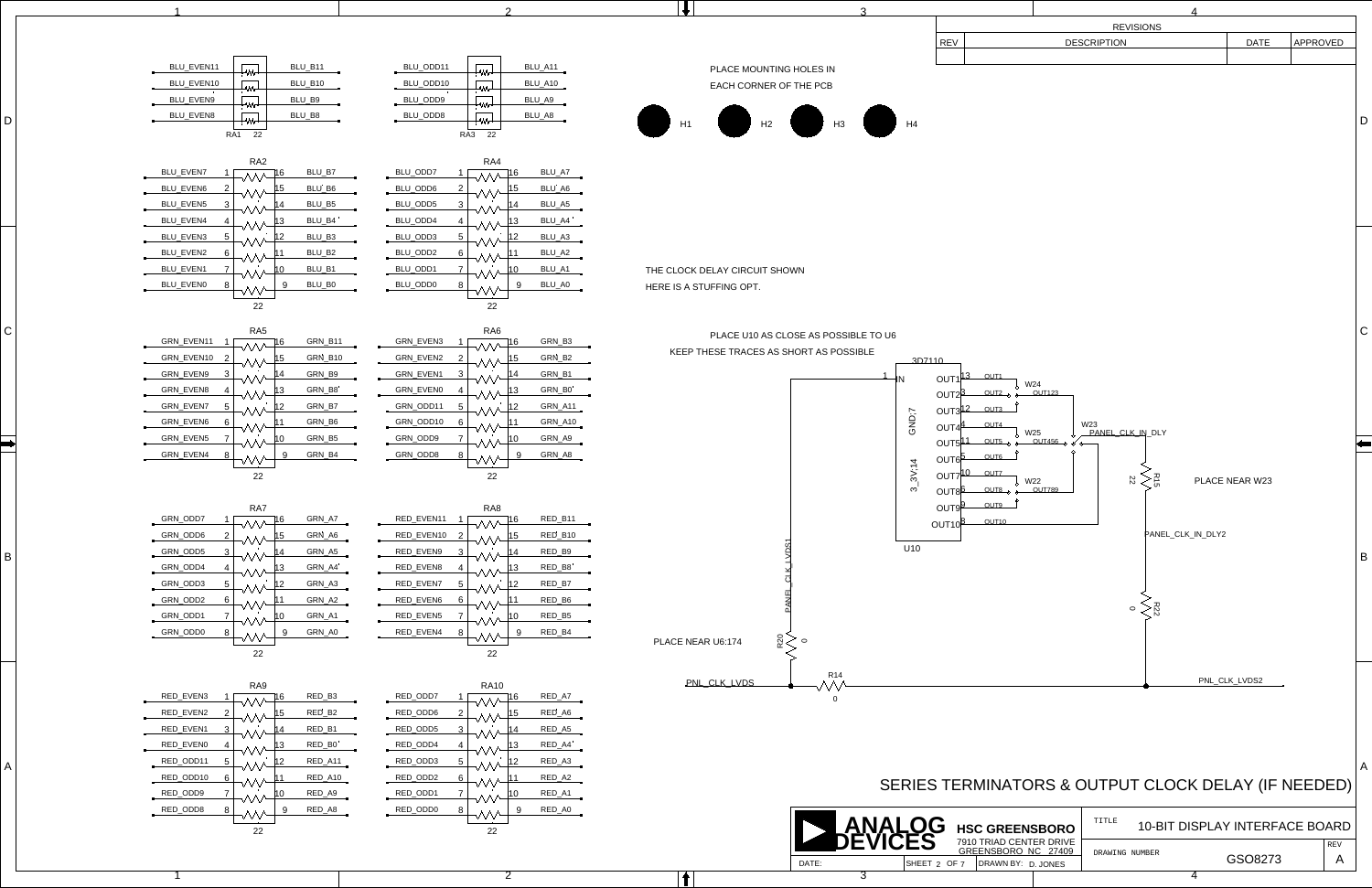B

C

D

A

<span id="page-2-6"></span><span id="page-2-5"></span><span id="page-2-4"></span><span id="page-2-1"></span>B

<span id="page-2-0"></span> $\vert$ 

 $D$ 

|  | $\mathbf{v}$ |     |                    |      |          |
|--|--------------|-----|--------------------|------|----------|
|  |              |     | <b>REVISIONS</b>   |      |          |
|  |              | REV | <b>DESCRIPTION</b> | DATE | APPROVED |
|  |              |     | as it's own clock  |      |          |

<span id="page-2-8"></span><span id="page-2-2"></span>

REV

TITLE

GSO8273

<span id="page-2-9"></span><span id="page-2-3"></span>ROUTE THESE AS 50 OHM DIFFERENTIAL PAIRS

## DVI OUTPUT

### 10-BIT DISPLAY INTERFACE BOARD

A

<span id="page-2-10"></span><span id="page-2-7"></span>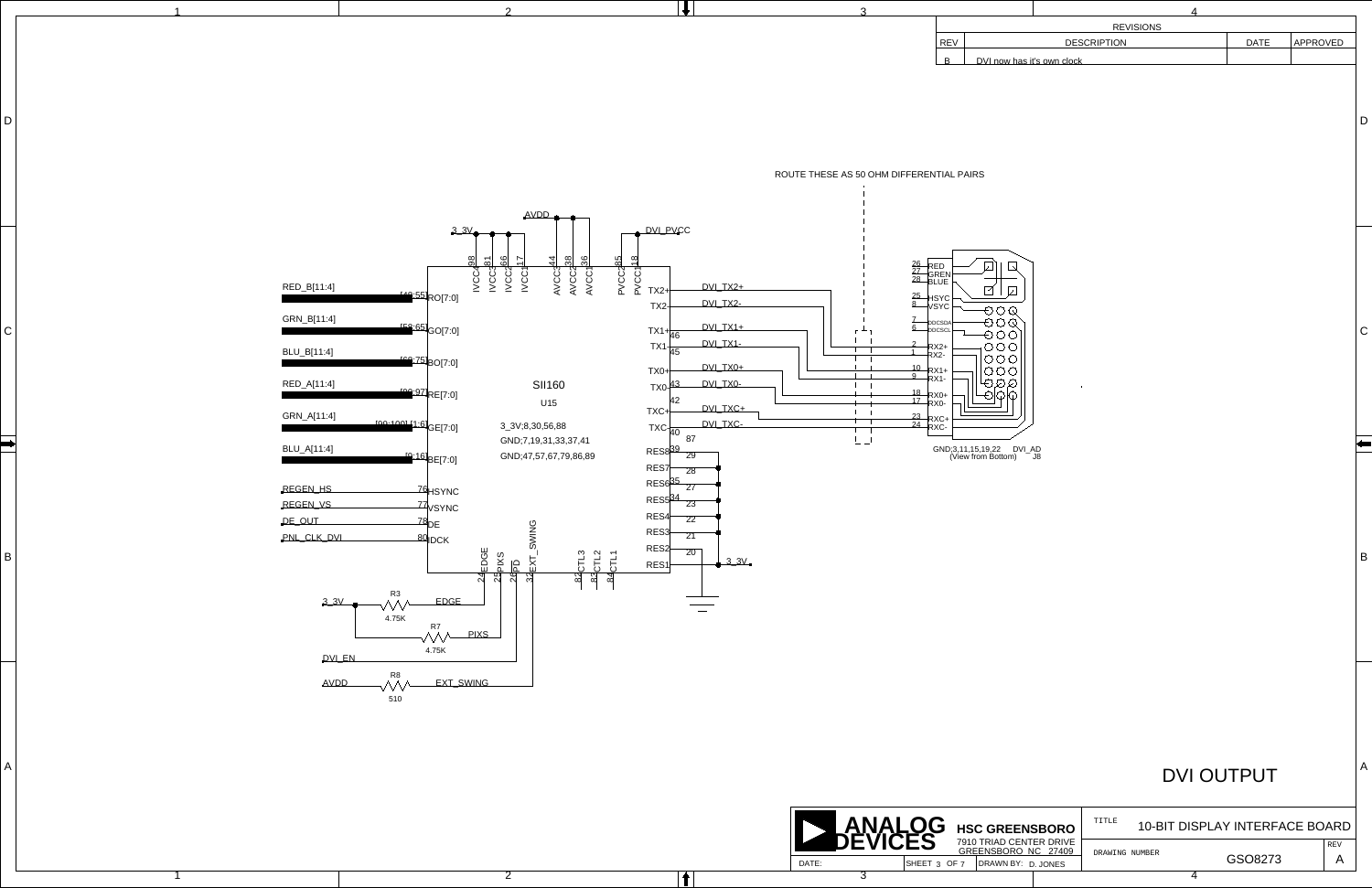B

 $\Gamma$ 

D

<span id="page-3-50"></span><span id="page-3-49"></span><span id="page-3-48"></span><span id="page-3-47"></span><span id="page-3-46"></span><span id="page-3-45"></span><span id="page-3-44"></span><span id="page-3-43"></span><span id="page-3-42"></span><span id="page-3-41"></span><span id="page-3-40"></span><span id="page-3-39"></span><span id="page-3-37"></span><span id="page-3-34"></span><span id="page-3-33"></span><span id="page-3-32"></span><span id="page-3-31"></span><span id="page-3-30"></span><span id="page-3-28"></span><span id="page-3-27"></span><span id="page-3-26"></span><span id="page-3-25"></span><span id="page-3-24"></span><span id="page-3-23"></span><span id="page-3-21"></span><span id="page-3-20"></span><span id="page-3-19"></span><span id="page-3-17"></span><span id="page-3-16"></span><span id="page-3-15"></span><span id="page-3-14"></span><span id="page-3-13"></span><span id="page-3-12"></span><span id="page-3-11"></span><span id="page-3-10"></span><span id="page-3-3"></span><span id="page-3-2"></span><span id="page-3-1"></span>

<span id="page-3-53"></span><span id="page-3-51"></span><span id="page-3-38"></span><span id="page-3-18"></span>

|            | <b>REVISIONS</b> |                    |  |      |          |  |  |  |  |
|------------|------------------|--------------------|--|------|----------|--|--|--|--|
| <b>REV</b> |                  | <b>DESCRIPTION</b> |  | DATE | APPROVED |  |  |  |  |
|            |                  |                    |  |      |          |  |  |  |  |
|            |                  |                    |  |      |          |  |  |  |  |

<span id="page-3-52"></span><span id="page-3-29"></span><span id="page-3-22"></span><span id="page-3-9"></span><span id="page-3-8"></span><span id="page-3-7"></span><span id="page-3-6"></span><span id="page-3-5"></span><span id="page-3-4"></span><span id="page-3-0"></span>**HSC GREENSBORO**

REV A

TITLE 10-BIT DISPLAY INTERFACE BOARD

GSO8273

# LVDS OUTPUT

## <span id="page-3-89"></span><span id="page-3-88"></span><span id="page-3-87"></span><span id="page-3-85"></span><span id="page-3-83"></span><span id="page-3-81"></span><span id="page-3-79"></span><span id="page-3-77"></span><span id="page-3-76"></span><span id="page-3-75"></span><span id="page-3-74"></span><span id="page-3-73"></span><span id="page-3-71"></span><span id="page-3-70"></span><span id="page-3-69"></span><span id="page-3-67"></span><span id="page-3-66"></span><span id="page-3-65"></span><span id="page-3-63"></span><span id="page-3-61"></span><span id="page-3-59"></span><span id="page-3-57"></span><span id="page-3-55"></span><span id="page-3-36"></span><span id="page-3-35"></span>LVDS Output Connector

<span id="page-3-86"></span><span id="page-3-84"></span><span id="page-3-82"></span><span id="page-3-80"></span><span id="page-3-78"></span><span id="page-3-72"></span><span id="page-3-68"></span><span id="page-3-64"></span><span id="page-3-62"></span><span id="page-3-60"></span><span id="page-3-58"></span><span id="page-3-56"></span><span id="page-3-54"></span>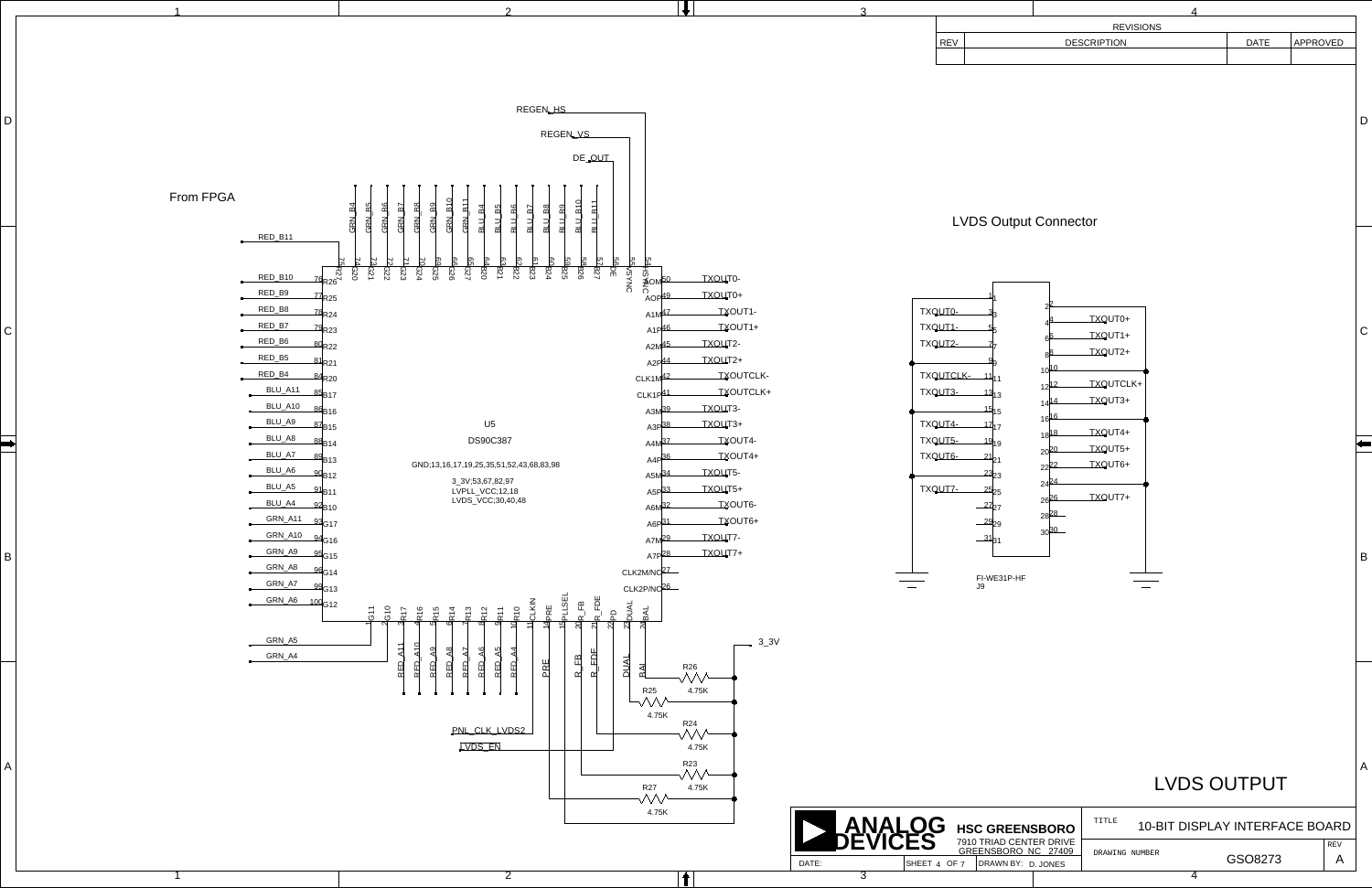<span id="page-4-16"></span><span id="page-4-12"></span><span id="page-4-10"></span>B

<span id="page-4-15"></span><span id="page-4-1"></span><span id="page-4-0"></span> $\mathsf{C}\mid$ 

D<sup>1</sup>

<span id="page-4-31"></span><span id="page-4-24"></span><span id="page-4-20"></span><span id="page-4-19"></span><span id="page-4-8"></span>

<span id="page-4-27"></span>

<span id="page-4-30"></span><span id="page-4-17"></span><span id="page-4-6"></span><span id="page-4-3"></span><span id="page-4-2"></span>



<span id="page-4-29"></span><span id="page-4-28"></span><span id="page-4-25"></span><span id="page-4-23"></span><span id="page-4-22"></span><span id="page-4-21"></span><span id="page-4-18"></span><span id="page-4-14"></span><span id="page-4-13"></span><span id="page-4-11"></span><span id="page-4-9"></span><span id="page-4-7"></span><span id="page-4-5"></span><span id="page-4-4"></span> $\equiv$ 

<span id="page-4-26"></span>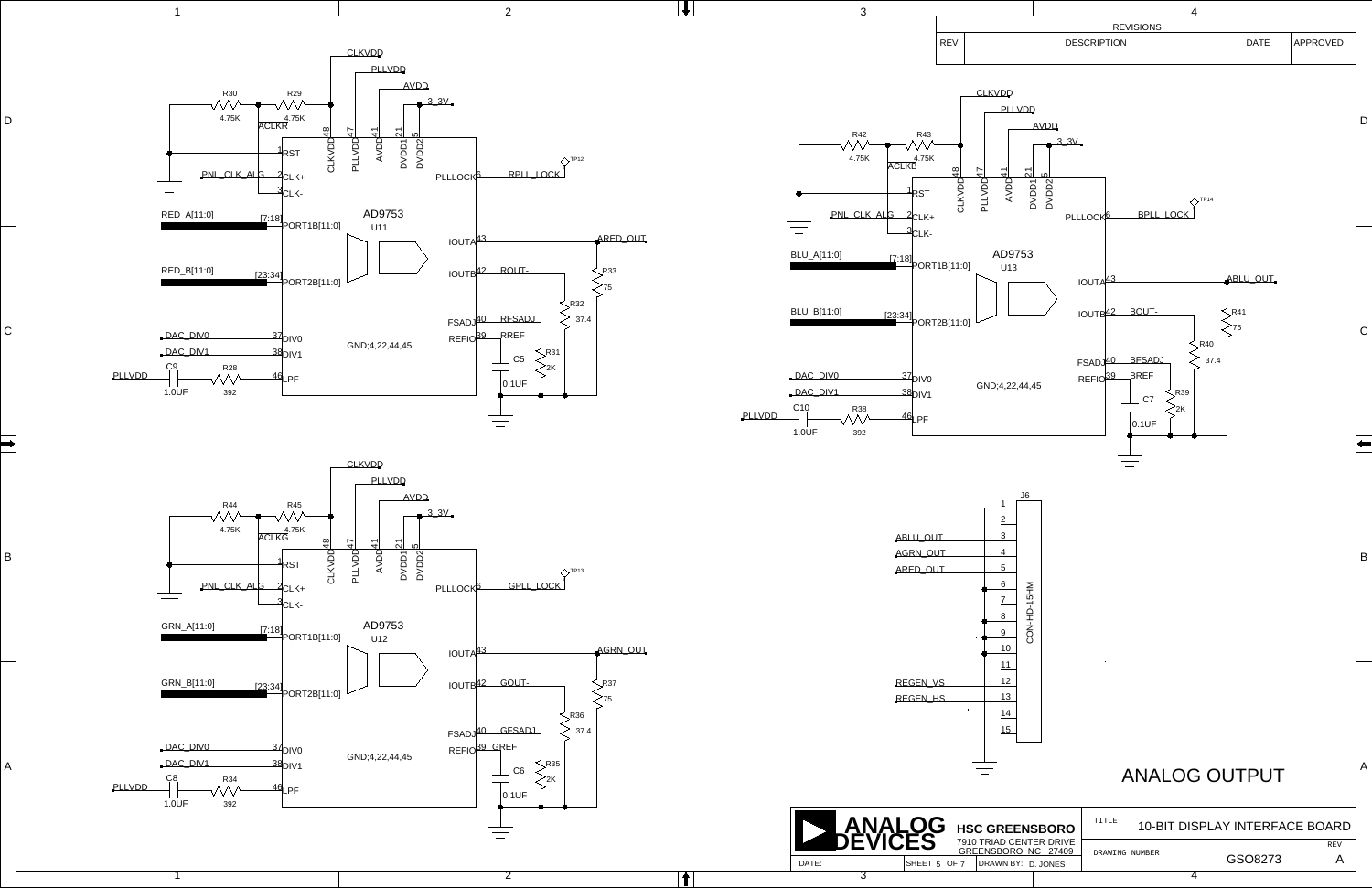<span id="page-5-17"></span><span id="page-5-16"></span><span id="page-5-15"></span><span id="page-5-14"></span><span id="page-5-6"></span>

<span id="page-5-11"></span><span id="page-5-9"></span><span id="page-5-7"></span><span id="page-5-5"></span><span id="page-5-4"></span><span id="page-5-3"></span><span id="page-5-1"></span><span id="page-5-0"></span>

<span id="page-5-13"></span><span id="page-5-12"></span><span id="page-5-10"></span><span id="page-5-8"></span><span id="page-5-2"></span>